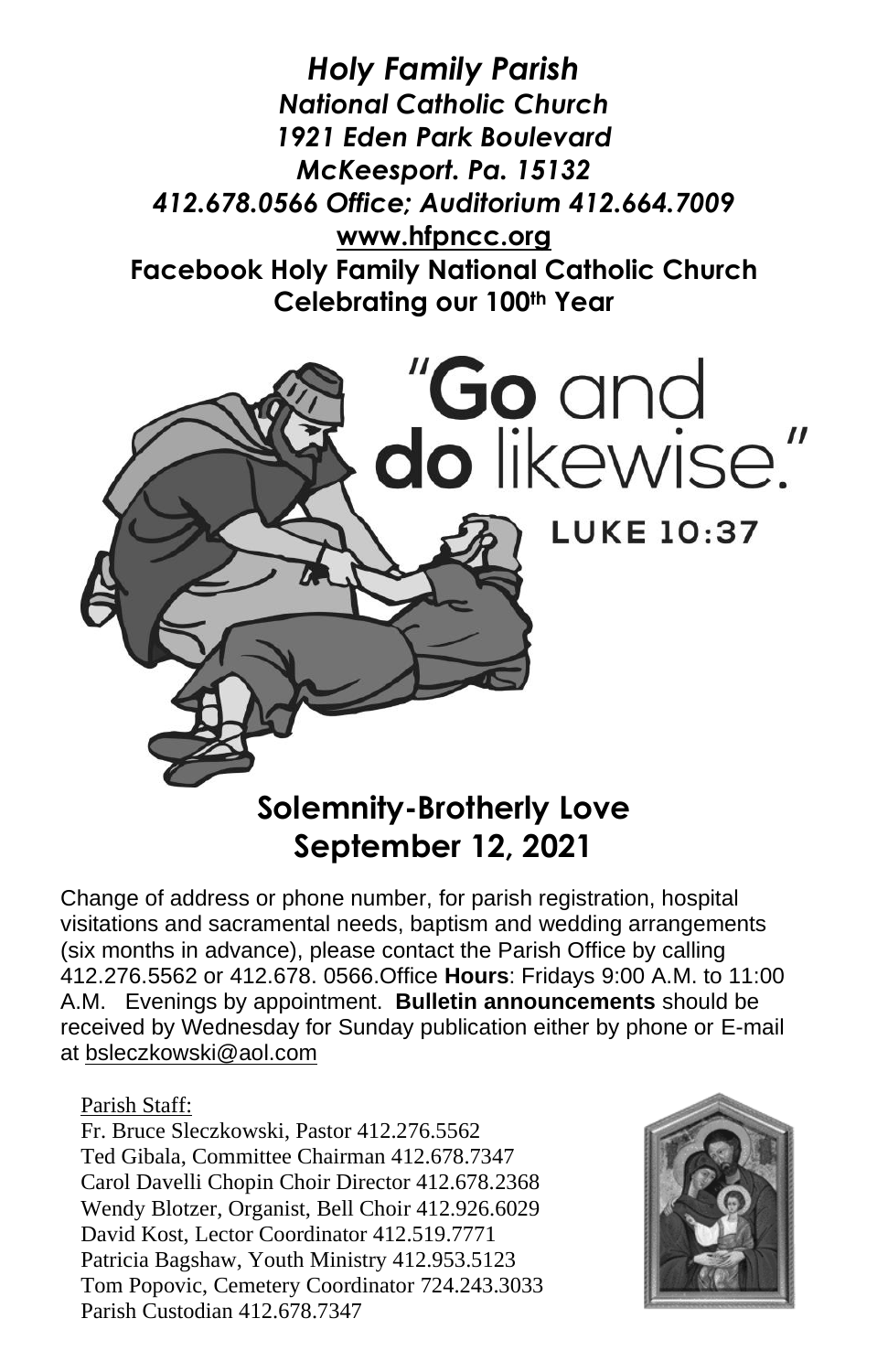#### **THIS WEEK**

## **Sunday, September 12, 2021 Solemnity Brotherly Love Mission Collection**

| <b>Holy Mass</b>     | $9:00$ A.M.  |
|----------------------|--------------|
| <b>SAMBS</b> Meeting | $10:15$ A.M. |
| <b>SOCL Classes</b>  | $10:15$ A.M. |
| <b>Holy Mass</b>     | $11:00$ A.M. |

### **Thursday, September 16, 2021**

Parish Council Meeting 7:00 P.M.

## **Sunday, September 19, 2021 25 Ordinary Time** Holy Mass 9:00 A.M. **+Stanley Rucinski** (15<sup>th</sup> Ann.) Int. Allen, Wanda & Kristen Korenoski; **+Shirley & +Turk Potoczny** Int. Steffania Piekielek SOCL Classes 10:15 A.M. Holy Mass 11:00 A.M. **+Ann Yonek** In. Bob & Janet Yonek

#### **Craft/Vendor Sale September 25th**

Chinese Auction Baskets and/or Lottery Tickets are requested and

should be given to Kristen Korenoski. Lottery tickets are due today and Chinese Auction baskets next week. Polish food, drinks, and baked goods will be available during the sale. If you would like to donate any baked goods, bring them to the hall on Friday, September

24, 2021 from 10:00 AM - 5:00PM, or on the morning of the sale. Donations for beverages would be greatly appreciated. Requested are cans of Coke, Diet Coke, Root Beer, Cream Soda, Sprite, and Iced Tea. Bottled water should be the 16.9-ounce size. Please have all donated cans of pop and/or bottled water at the church by Sunday, September 19 so we can see what we still need to buy. Chinese Auction Tickets and 50/50 Raffle Tickets will be sold between masses on Sunday, September 19. If you have any questions, please feel free to contact Kristen Korenoski -- 412-848-9215. Proceeds to benefit Holy Family Parish,

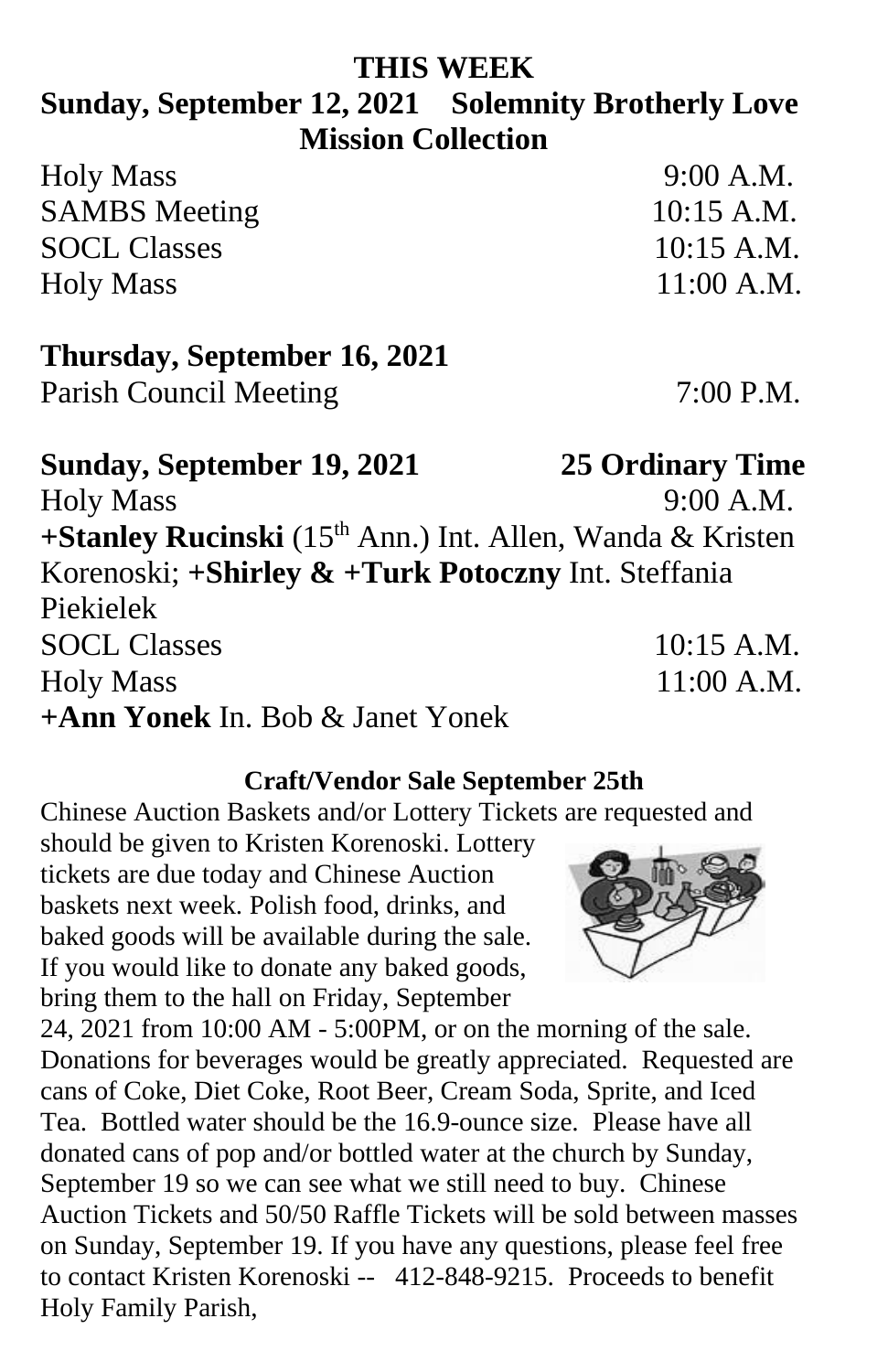#### **THE GREATEST COMMANDMENT**

The Greatest Commandments are taken from the story where Jesus is teaching and is asked by a Pharisee, "Teacher, which commandment in the law is the greatest?" Jesus' answer was, "You shall love the Lord your God with all your heart, and with all your soul, and with all your mind. This is the greatest and first commandment. And a second is like it: 'You shall love your neighbor as yourself.' On these two commandments hang all the law and the prophets." (Matt. 22:34-40)

#### **SOLEMNITY OF BROTHERLY LOVE:**

In 1897 Father Hodur and a group of people organized the first Polish National Catholic Church, Saint Stanislaus Parish, in Scranton, PA.

As the years went by Father Hodur was dismayed by the way others were mistreating members of our Church. He was sometimes saddened by the manner in which some Church members responded to this injustice. He was disappointed because the members of the Church were not following the Great Commandments. Father Hodur wanted the faithful to follow Christ and His teachings.

In 1904 the First General Synod of the Polish National Catholic Church was held in Scranton, PA and in 1906 the First General Synod was reconvened to complete it. At these gatherings he proposed that we establish the Solemnity of Brotherly Love to be commemorated annually on the second Sunday in September as a reminder to all Polish National Catholics to be kind and loving to each other and to all people. Everyone at the Synod agreed and the Solemnity of Brotherly Love has been celebrated in the Polish National Catholic Church ever since. It is a day to remind us to love one another and to love all people.